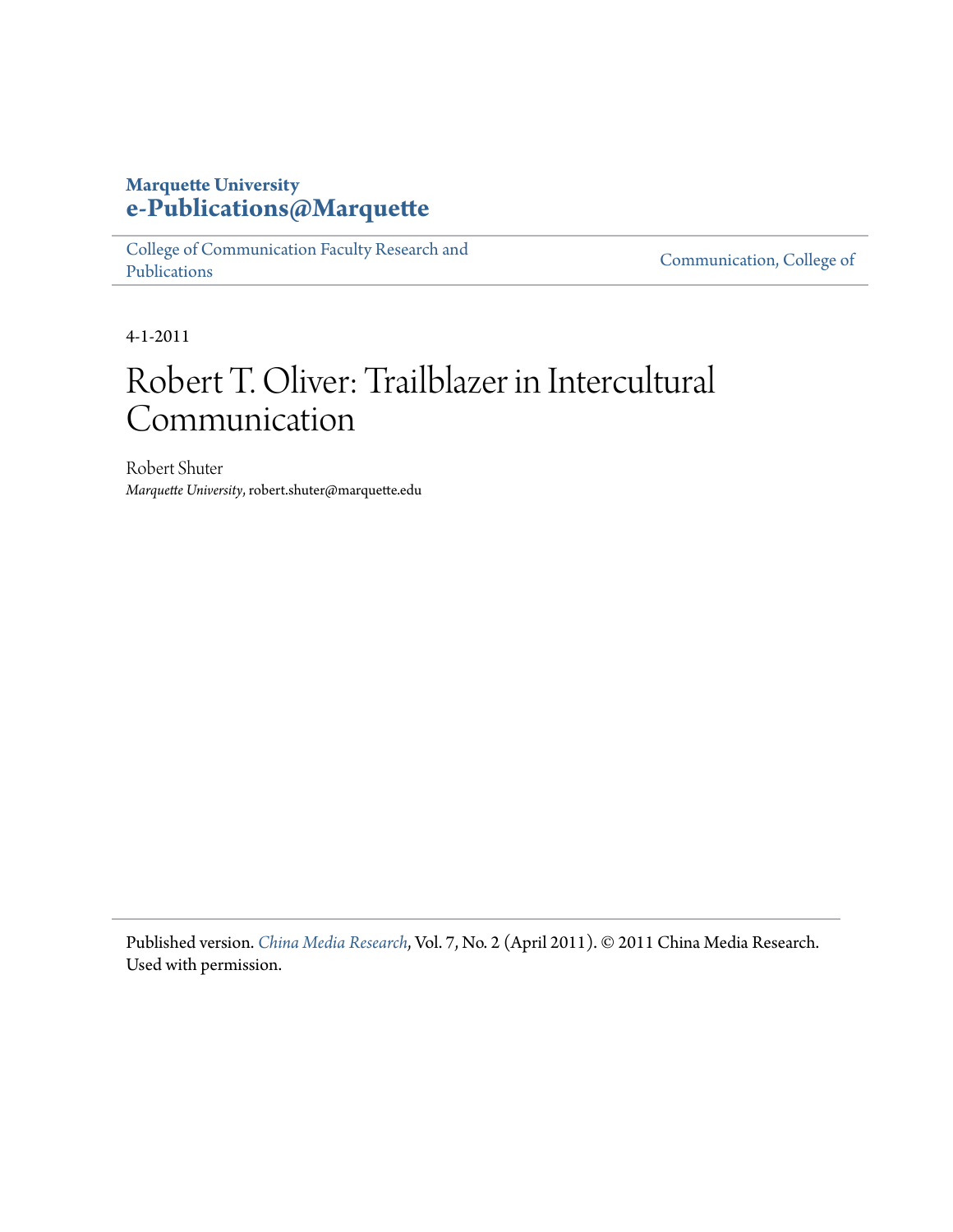# **Robert T Oliver: Trailblazer in Intercultural Communication**

Robert Shuter Marquette University

**Abstract:** Robert T. Oliver was a scholar extraordinaire and a towering figure in rhetoric and public address, but his contributions to the field of intercultural communication are less well known. For over sixty years, Dr. Oliver wrote prolifically about the impact of culture on rhetoric and communication. Although Dr. Oliver rarely used the words intercultural communication in his writings, which were voluminous, he contributed greatly to the development of the field. This essay focuses on Dr. Oliver's four major contributions to intercultural communication: (1) Critiquing the Eurocentric bias of rhetoric/communication, (2) offering an Asiacentric alternative to the study of rhetoric/communication, (3) utilizing and intracultural perspective to frame rhetoric/communication research, and (4) envisioning international diplomacy as a site for examining rhetoric/communication. [China Media Research. 2011; 7(2): 121-126]

**Keywords:** Robert T. Oliver; Robert Oliver; intercultural rhetoric; Asian rhetoric; pioneer intercultural communication; diplomacy and speech; Korean diplomacy

Although a towering figure in rhetoric and public address, Robert T. Oliver – scholar extraordinaire - has not received the attention he rightfully deserves for his contributions to the field of intercultural communication. Like any field in the humanities and social sciences, the communication discipline categorizes researchers and their research, forever sentencing them and their work to arbitrary academic compartments generally studied by those who classify themselves similarly. The field of "communication" did not exist when Robert T. Oliver began his academic career in the 1930's. It was called Speech in those days and rhetoric and public address were the heart, the essence of our discipline. The creation and proliferation of academic categories and compartments within Speech began in the early 50's and culminated in the field's newest moniker – communication -- and the invention of numerous communication sub-disciplines of which rhetoric and public address are just two. Academics like Robert Oliver whose contributions span multiple communication subdisciplines - rhetoric, public address, intercultural communication, and political communication – are often not as visible or valued outside their chosen subdiscipline. Clearly, Robert Oliver is strongly identified with rhetoric and public address.

Although Professor Oliver rarely, if ever, used the words "intercultural communication" in his writings, which were considerable, he contributed significantly to the development of the field. After reviewing volumes of his work that span six decades, it's clear that his research helped frame the study of intercultural communication both in its inception and over time. This essay focuses on four major intercultural contributions of Professor Oliver's research – all prescient at the time and highly influential in the evolution of the field: (1) Critiquing the Eurocentric bias of rhetoric/communication, (2) offering an Asiacentric alternative to the study of rhetoric/ communication, (3) utilizing an intraculural perspective to frame rhetoric/communication research, and (4) envisioning international diplomacy as a site for examining rhetoric/communication. It should be noted that the terms used to describe these contributions are not from Professor Oliver's writings: "Eurocentric," "Asiacentric," and "intracultural," emerge from late  $20<sup>th</sup>$  and  $21<sup>st</sup>$  century communication vocabulary and are utilized here to capture and describe Professor Oliver's contributions to the field of intercultural communication.

#### **Eurocentic Bias of Rhetoric/Communication Studies**

While there has been much debate about the Eurocentric bias of communication research, Professor Oliver may be the earliest scholar in our field to question the universality of Aristotle's rhetoric, suggesting it was inextricably tied to the "culture" of the West. Dr. Oliver (1959) argued in an essay on the Confucian rhetorical tradition of Korea during the Yi Dynasty that "the need for analysis of differing rhetorics deeply rooted in other cultures is not academic but urgently practical" (p. 364). He wrote in this essay that while Aristotle "… is the foundation of persuasion as it has been known and advocated in Anglo American and Western European communities" (p. 363), "... it becomes important to us in America and Europe to determine whether this rhetoric that depicts (and shapes) our own mode of conducting our communal affairs is universal, or whether it may be that we must now deal intimately with segments of the population that are accustomed to reason in different fashions." (p. 364). Dr. Oliver's admonition to examine the cultural roots of rhetoric was a consistent theme throughout his writings.

Consider his landmark essay on Taoism in Quarterly Journal of Speech (1961) which described its "anti-rhetorical" nature: "In much talk there is great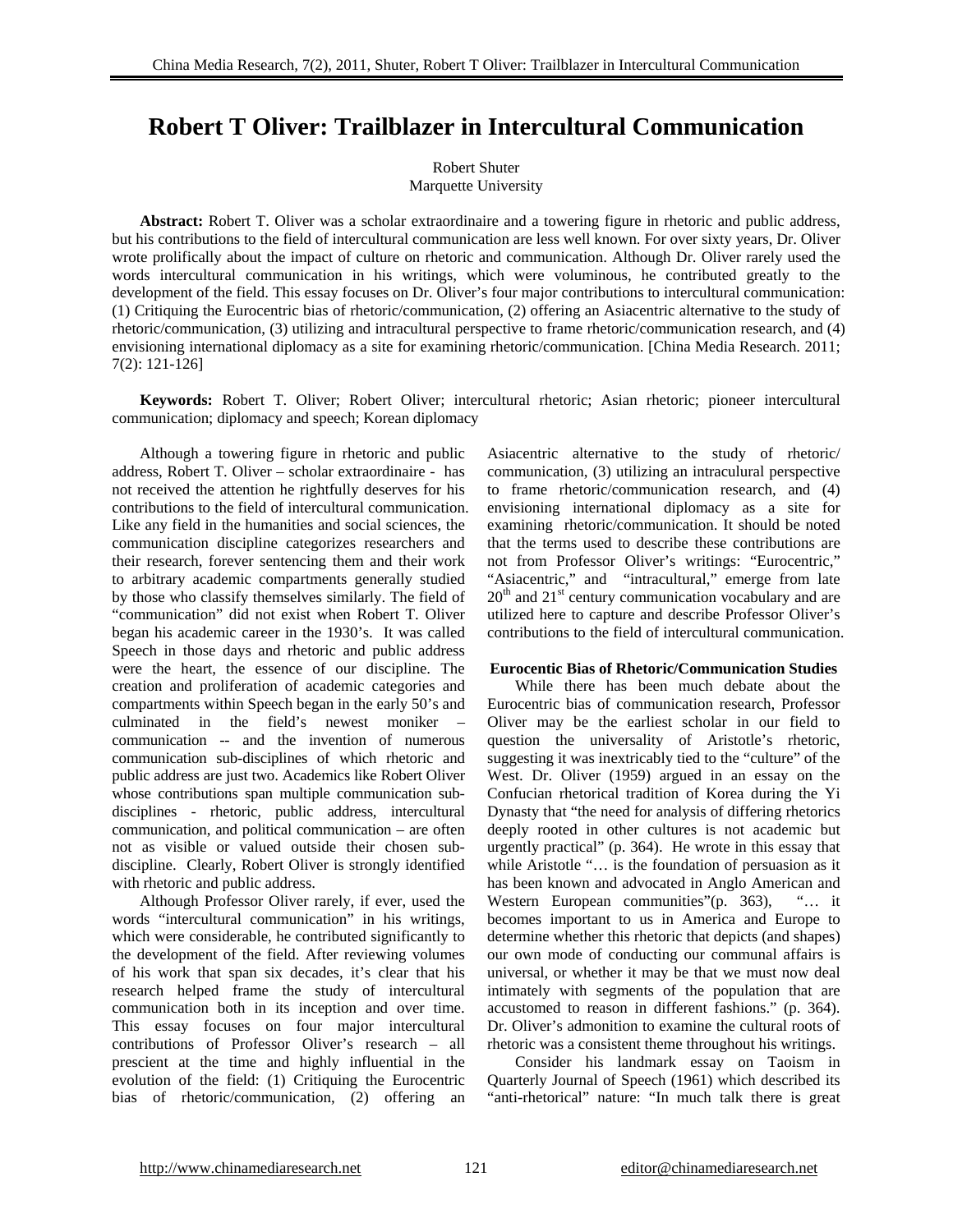weariness. It is best to keep silent." He punctuated his analysis with the warning that "…far different from the rhetoric of Aristotle " Taoism should be examined because "… it shaped and now is helping to shape the nature of communion and communication of the millions of individuals in that Orient with which we must come to terms." (p. 29). With the aplomb of a diplomat and the zeal of a dedicated interculturalist, Professor Oliver's clarion call for understanding the Orient is among the earliest such academic pronouncements in our field and has echoed for generations, as relevant now as it was in 1961 or the early 1940's when he first turned his attention to Eastern civilizations.

 The word" Eurocentrism" did not seem to appear in Dr. Oliver's writings; however, it's apparent that he was among the first to rail about the Eurocentric nature of rhetoric/communication. In his book, Communication and Culture in Ancient India and China, Dr. Oliver (1971) turned his sights on the newly emerging field of communication, and argued that " the East is not the West and "…cultures differ, and minds, feelings, and intentions in differing societies intermesh in differing ways" (p.3). He decried the "standards of rhetoric in the West," arguing that "…they are not universals" but simply "… expressions of Western culture, applicable within the context of Western cultural values" (p. 3). So true and so poignant, and it served as a harbinger of the Eurocentric critiques of communication research that followed from such noted intercultural scholars as Molefi Asante, Carolyn Calloway-Thomas, Michael Prosser, K.S. Sitaram, Nemi Jain, and many others. My early research in the 1970's also excoriated communication scholarship as Eurocentric and attempted to provide alternatives for conducting research within and across cultures that were not dominated by a white, U.S, Anglo- Saxon paradigm (Shuter, 1976, 1977a, 1977b, 1979). Professor Oliver's work inspired many young intercultural scholars of the period and helped provide justification and direction for the fledgling field of intercultural communication.

# **Intracultural Contribution to Intercultural Communication/Communication Studies**

Dr. Oliver tended to study rhetoric/communication within a specific country or world region – an "intracultural" perspective - rather than examining social and/or psychological factors integral to crosscultural exchanges. He didn't describe his research as intracultural because, as a scholar of rhetoric and public address, it was natural for him to examine a specific person, event, or audience. Each country he explored was approached with the same rhetorical precision as an audience analysis, and each orator he analyzed from Asia or Great Britain was skillfully executed from the perspective of the cultural audience from which he or she emerged. As a result, Dr. Oliver produced literally volumes of analysis on intracultural communication in Korea – his life long penchant – and also China, India and Great Britain (Oliver, 1971, 1986). His analysis of Dr. Syngman Rhee, the first president of South Korea, may be the earliest incisive and intelligent investigation of an important North Asian speaker and the sociocultural expectations and values that nourished him (Oliver, 1954, 1978).

Dr. Oliver's intracultural perspective was informed by intensive study of culture coupled, frequently, with some type of field research, which usually included country visits, interviewing cultural elites and, in the case of Korea, government consulting. It was uncommon to find a committed rhetorical scholar like Dr. Oliver advocating field research; interestingly, he wrote candidly about its value in "The Rhetorical Implications of Taoism" published in Quarterly Journal of Speech in 1961.

The only advantage I can claim over many others who may with this purpose in mind toil over the translated texts, histories, and commentaries is that I have supplemented this bookish inquiryby sitting cross-legged for many hours, many times, at lacquered tables in dim-lit rooms, sipping Sul and exchanging views on perplexing passages of the Tao with varied types of Korean scholars. (p. 27)

His consultancy with the Korean government began around 1941 after leaving Bucknell University and establishing a speech writing/public relations business in Washington, D.C.. Through a chance meeting with Dr. Rhee, which was set up by Oliver's acquaintance, Dr..Reverend Edward Junkin, the course of Dr. Oliver's life changed dramatically (Oliver, 1997). Access to Dr. Rhee and his associates, which constituted the provincial Korean government during the Japanese occupation of Korea, resulted in a bevy of books and articles about the Korean conflict, many of which were published in the popular press (Oliver, 1952a, 1954, 1993). Consulting for Dr. Rhee also appears to have inspired Dr. Oliver's life long interest and research on the continent of Asia, including China and India.

 Clearly, Dr. Oliver was an advocate of intracultural investigations and may have been more influential than acknowledged on the intercultural scholarly pursuits of "cultural" scholars such as Gerry Philipsen, Donal Carbaugh, and Tamar Katriel , pioneers in the study of "culture of communication" (Philipsen, 1992), as well as my own work on the "centrality of culture," which emphasized intracultural investigations (Shuter, 1990, 2008, 2010). Although different methodologically, these two approaches to intercultural communication - culture of communication and centrality of culture -- are driven by the shared belief that communication is wedded to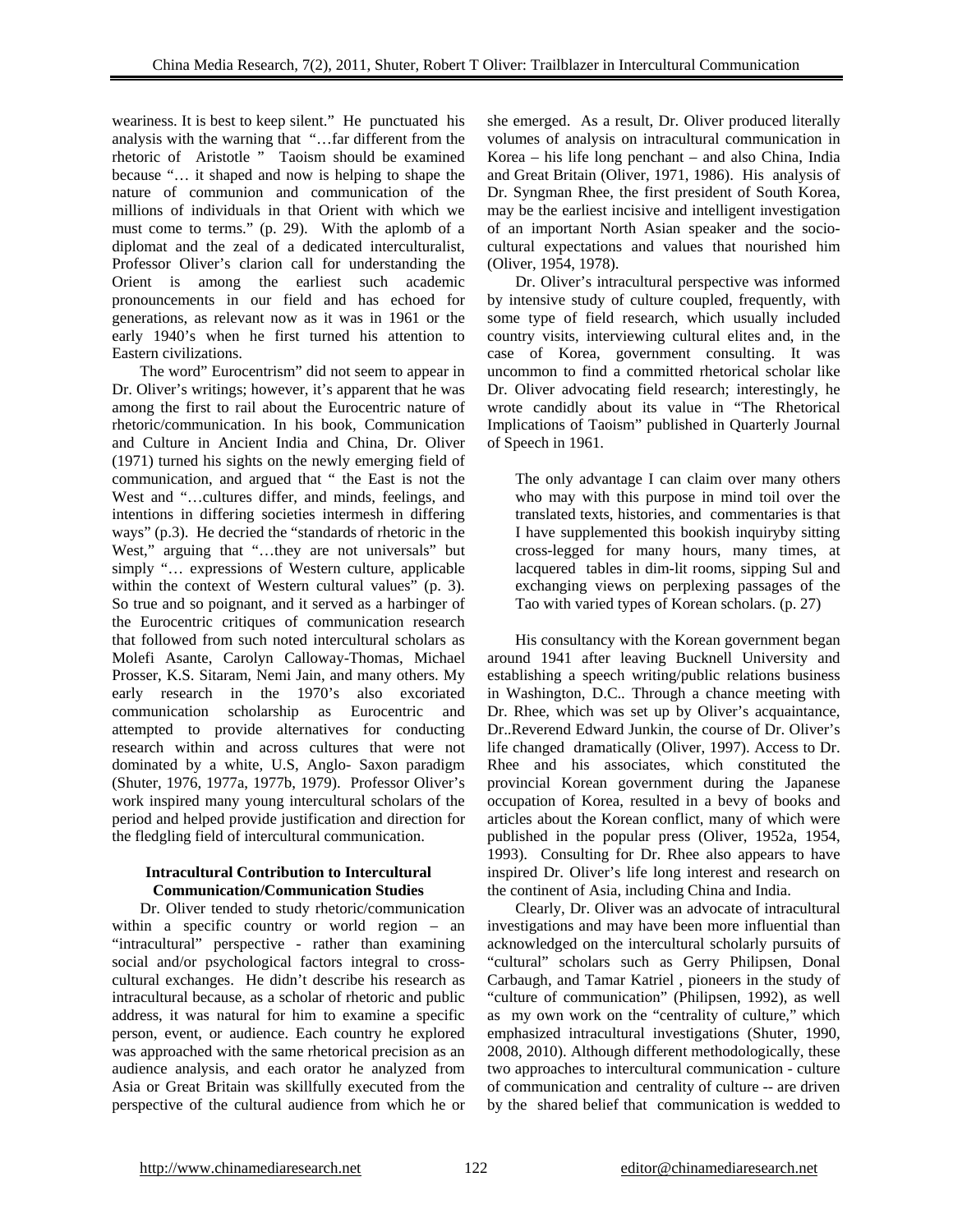culture and cannot be understood without understanding the culture(s) of which it is a part. When I wrote in 1990 that intercultural communication scholars had to reclaim culture, conduct country and world region investigations, and even become area specialists, Dr. Oliver had done them all: A zealous advocate of culture, Dr. Oliver was a specialist first in East Asia, then turned his sights to South Asia. In fact, he may be first communication scholar to seriously examine Asia, another major contribution to the field and forerunner to what is now termed the Asiacentric approach to intercultural communication.

## **Asiacentric Contribution to Intercultural Communication/Communication Studies**

Asiacentricity is a new term, first advanced in communication by Dr. Yoshitaka Miike (2002), that offers both a research agenda and in-depth communication analysis of Asia, a world region that Miike, Guo-Ming Chen and others argue has been sorely neglected by communication scholars (Chen & Miike, 2010). Dr. Oliver, as indicated in this essay, identified early on the Eurocentric bias of rhetorical research and turned his attention to Eastern civilizations where he attempted to uncover shared elements of what he initially called in 1959 "Confucian Rhetoric." His challenge, as he wrote, was to extract core elements of Confucian Rhetoric – certainly a harbinger of later Asiacentric studies – which he thought would help "… to understand what the Confucian East says to us (West), and to be able to speak meaningfully to it." (p. 365). Always the interculturalist, Dr. Oliver offered the specter of improved intercultural communication between Occident and Orient with serious intracultural analysis. Immersing himself in the Analects of Confucius, Dr. Oliver uncovered unique elements of Confucian Rhetoric, which he argued was far more influential than Taoism in the development of East Asia. Steeped in East Asian philosophy and thought, Dr. Oliver (1969) could parse the subtle but very real differences between Taoism and Confucianism, a distinction that few, if any, rhetoric/communication scholars of the time could make:

For whereas Lao-Tzu depended upon feeling and intuition, Confucius stressed rational understanding. Whereas Lao-Tzu believed that "images" of reality existed dimly within the shadowy forms that are perceived by men, Confucius pragmatically emphasized what may be clearly known and what is, therefore, indubitably true. Taoist rhetoric sees vagueness as a virtue and argumentation as futility; Confucianism strives for clarity and commends speech as a sharp knife with which to whittle away the sophistries and fallacies from a subject, leaving its true nature unsullied and unavoidable clear. (p. 3)

In fact, Oliver may be the earliest communication scholar to write about *jen* and *li,* two Confucian values that express the importance of community responsibility (jen) and appropriate conduct (li) in human affairs. Always careful to read and cite original texts, Dr. Oliver quoted Confucian Analects to support many of his claims. For example, Oliver argued that while Confucius advocated conformity to social conventions and appropriate speech Confucius also believed that communicators must retain their integrity: "Is earnestness in discourse a mark of the virtuous man or of a pretender of virtue" (Confucius as cited in Oliver, 1969, p. 4). Being truthful, according to Oliver, was very important to Confucius, and was the mark of a true gentleman: "A gentleman … can see a question from all sides without bias. A small man is biased and can see a question from one side" (Confucius as cited in Oliver, 1969, p. 4). In Dr. Oliver's analysis of Mencius, a noted Chinese disciple of Confucius, he made the point, once again, that Confucian rhetoric emphasized truthfulness: "If a man speaks what he ought not to speak, he seeks favor by speech. If he does not speak what he ought to speak, he seeks favor by silence. In both cases, he is malicious and shameless" (Mencius as cited in Oliver, 1969, p. 5). These nuanced interpretations of jen and li are not common even among Asiacentrists who seem to emphasize social conformity rather than truthfulness in Confucian philosophy.

As much as Dr. Oliver enjoyed reprising his important insights about Korea and China, gleaned over decades of scholarly toil and contact with cultural elites, he also had an abiding interest in India, which he wrote about in his important book, Communication and Culture in Ancient India and China (Oliver, 1971). Published almost thirty years after his initial introduction to Eastern culture, the book offered analysis of Indian rhetoric, maybe the earliest in the field, extracted from close examination of ancient Indian texts, like the Rig-Veda and Brahanas, as well as extensive writings about Gautama, who was generally recognized as Buddha. Professor Oliver's (1962) comparison of Gautama Buddha and Confucius – two of the most influential public philosophers in Eastern thought – was unique in topic and content since no communication scholar at the time, or afterward from what I can tell, examined their rhetorical similarities.

Like Confucius, Gautama's concern was with humanistic problems of how to live in this world, without worrying about the unanswerable questions of metaphysics. Like Confucius, Gautama believed that the kind of behavior which best satisfies one's associates will also best satisfy oneself. In short, he saw no conflict between the needs of the self and duty to society. Again like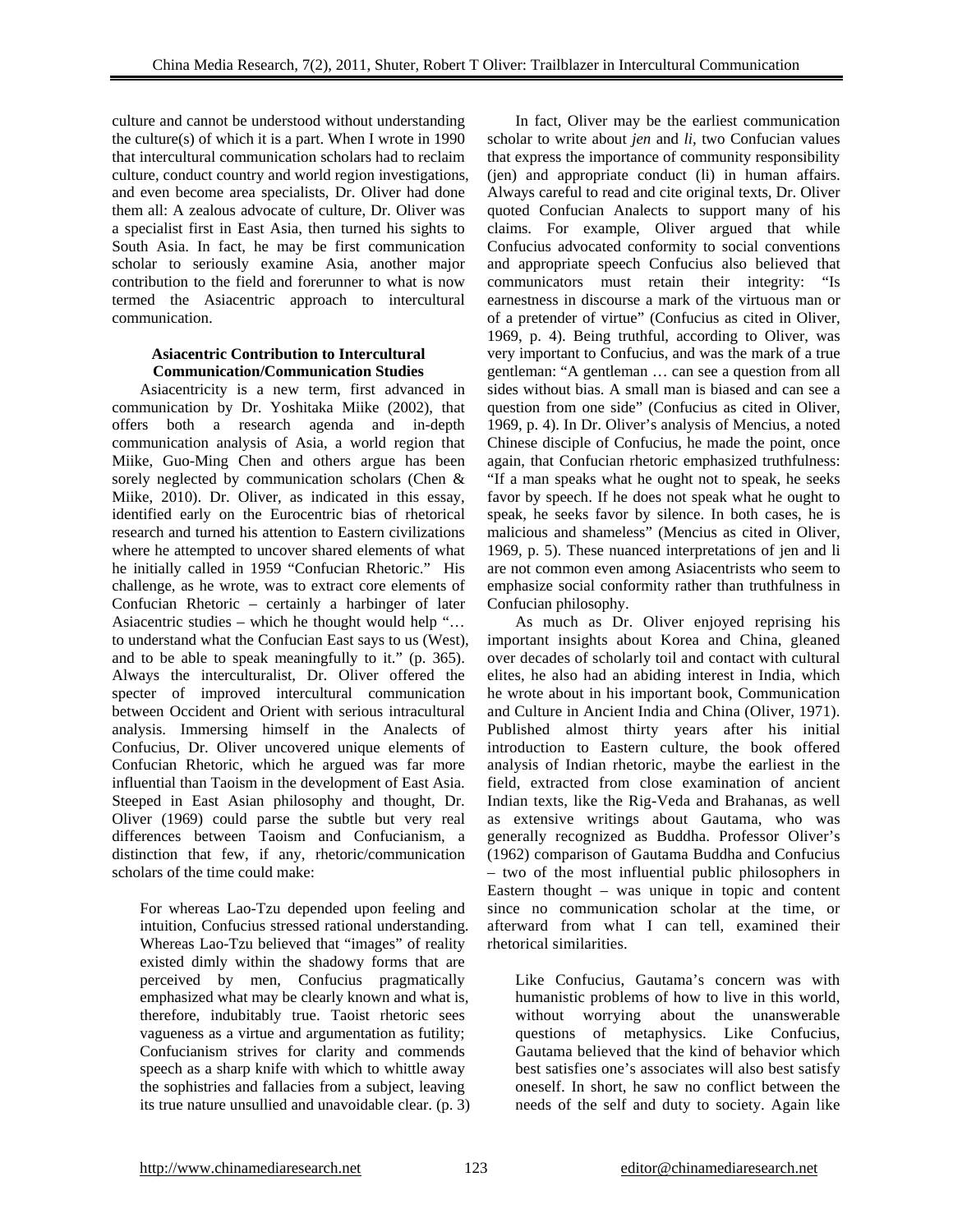Confucius, Gautama was intent upon identifying means by which the wisdom of the past could be brought to bear in solving problems of the present. (p. 62)

Dr. Oliver's scholarly immersion in the early writings on Buddhism and Hindu religious texts produced a rich understanding of ancient Indian rhetoric and provided additional foundation for articulating what Oliver called in 1971 "Asian rhetoric," which he believed characterized the communication of the East.

 Asian rhetoric, unlike Dr. Oliver's early analysis of Confucian rhetoric, extended beyond East Asia, where Confucius was most influential, to South Asia, particularly India. Keenly aware of distinct cultural differences between East and South Asia, Dr. Oliver, nevertheless, was convinced that countries in these Asian regions – especially China, Korea, Japan and India – shared common and ancient philosophical premises and cultural values from which their rhetoric emerged. Moreover, Asian rhetoric, as he conceived it, was significantly different than rhetoric in the US and Europe precisely because the underlying cultural values were so different: "As such, its (Asian rhetoric) preferred methodology was not argument but exposition; its aim was not to overwhelm an opponent but to enlighten an inquirer. Its characteristic style was not the fervor of conviction but the earnestness of investigation" (Oliver, 1971, p. 259).

 The characteristics of Asian rhetoric appears foundational to what Asia communication researchers, years later, associated with Asian discourse which Oliver defined as: Discourse that (1) seeks harmony with society and/or nature, (2) encourages social harmony between interactants and avoids argument, (3) relies on ceremonial communication influenced by custom, (4) emphasizes intuitive insight, analogy, and authority references rather than factual proof, (5) values silence as a distinct and rich form of communication, and (6) reserves opinion sharing to older and, hence, wiser communicators who may also function as authority figures (Oliver, 1971). Communication scholars like Roichi Okabe, Akira Miyahara, June Yum, Lucy Xing Lu, and Mary Garrett – Asian specialists who published important research years later than Dr. Oliver - may have been influenced by his early writings. Edward Hall's (1976) theory of low context/high context communication may have been impacted by the much earlier work of Oliver since high context communication, as Hall described it, was intuitive, abstract and unelaborated - characteristics strong identified with Asian communication, according to Hall and Oliver. In truth, Dr. Oliver's landmark Asian research, which began around 1942, influenced a generation of communication researchers in many specialties including intercultural communication.

# **Contribution to International Diplomacy and Intercultural Communication**

In many ways a renaissance man, Dr Oliver read voraciously, wrote voluminously, and offered substantial insights on many topics including international relations and diplomacy. He appeared to live a dual yet interconnected life as academic extraordinaire and informal international diplomat. In addition to advising Syngman Rhee and the provincial Korean government beginning in the early 1940's, Dr. Oliver served as advisor in the 1950's to delegations of the Republic of Korea to the United Nations and also participated in 1953 in the Panmunjom truce discussions as personal counselor to Sygman Rhee, president of South Korea. His early and extensive diplomatic experience appeared to fuel serious scholarship in what Oliver (1950) initially referred to as the "speech of diplomacy" and then "speech in international affairs" (Oliver, 1952b). This area of inquiry emerged from what Oliver believed were two fundamental questions that drive world politics: " How does one government speak effectively to others; and how do people from one culture communicate their needs and aspirations to peoples of other cultures." (Oliver, 1962, p. xii). These questions are essential to intercultural communication, and while scant intercultural research has been devoted to how governments "speak" to one another, there has been abundant scholarship over the years on how people communicate across cultures. What made Oliver's diplomatic scholarship so seminal to intercultural communication was his life long analysis of the cultural roots of speech, rhetoric, and ultimately communication. Moreover, he turned his culturally informed mindset on the world's most serious social problems -- tenaciously tackling the rhetorics of war and peace, poverty and abundance. He was steadfast in the belief that without a deep understanding of national cultures, communicators – albeit, nations – will continue to seriously misunderstand one another.

 Dr. Oliver reserved his most poignant cultural critique for the United States which he repeatedly criticized for its lack of cultural sophistication on the world stage. Courageous and dogged in his condemnation of the cultural myopia of his fellow citizens and their political representatives, Dr. Oliver (1962) lashed out at US culture.

"We (Americans) limit our view of how to deal with other people simply by the fact that our own culture is so early and so deeply imbedded into our individual psyches that we find it honestly very difficult to conceive of other systems of value or other modes of thinking" (p. 79).

This myopic view of the world, according to Oliver (1962), produced many "failures" in US international relations.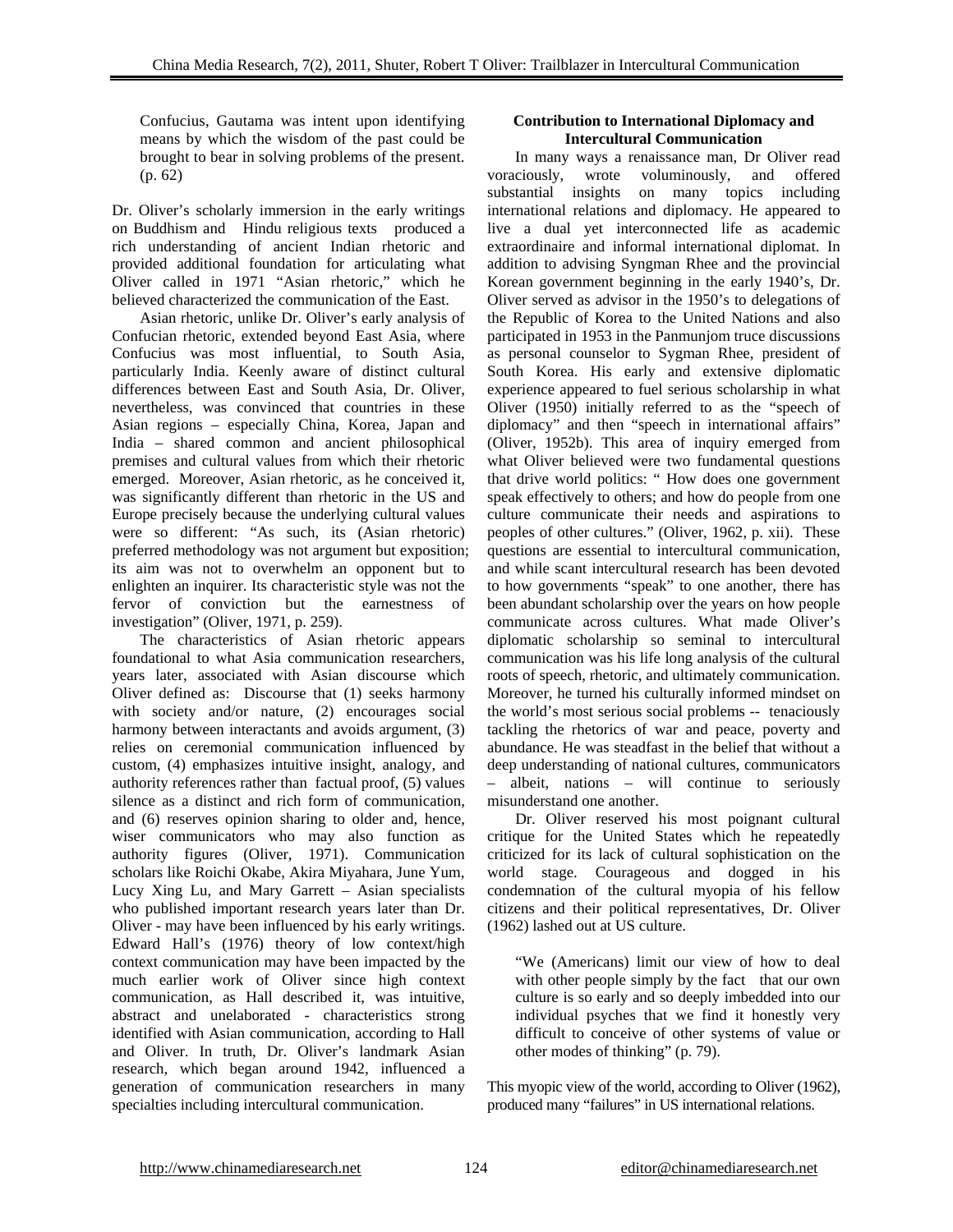What we (Americans) have known was the *right* way of dealing with people has incredibly proved to be insufficient. On the whole, we have not yet been willing to concede that it may in fact be *wrong.* We have sought to try harder. We have tried to be generous in interpreting the resistance of the people who refuse to agree with us; but often we have become convinced that the nations or people we seek to influence are either hopelessly stupid or willfully wicked. They simply refuse to see reason. They refuse cooperation when our sole desire is to help them. They betray us when our generosity in helping them is absolutely unprecedented in international relations. No wonder we are confused. (p.153)

Certainly, Oliver was not the only critic of the US at the time; however, his commentary targeted the heart of Americana: What Americans thought and believed, and how they communicated. Generally practical and pragmatic, Oliver offered a solution to the US cultural conundrum which included, first, Americans disabusing themselves that their way of viewing the world is the only and best way and, second, that they learn what he called the "rhetorics" of other cultures, defined as the different philosophies, modes of thought, value systems, and communicative behavior integral to a society. This advice is as important today as it was over a half century ago when the world was split ideologically between Communism and Democracy and religiously /philosophically between East and West. Sadly, a similar divide dominates global affairs in the  $21<sup>st</sup>$ century: Islam and Christianity are on collision course, and Occident and Orient are still puzzled by their respective cultures, though more aware than they were in 1962. In this environment, Dr. Oliver's hue and cry for mutual understanding – a hallmark of his scholarship despite potent criticism of his country – is more important than ever, and the diplomats of the  $21<sup>st</sup>$ century would be wise to heed his call.

### **Conclusion**

Robert T. Oliver was no ordinary scholar. An iconic rhetorican, his research has been recognized by generations of scholars in rhetoric and public address. Less known and appreciated were his important contributions to intercultural communication explored in this essay. In truth, he was a trailblazer in examining the relationship between communication and culture, and although his focus was principally rhetoric, he was among the first in the field of communication to demonstrate how underlying cultural factors like values, religions, mindsets, and philosophies affect the way people communicate. A spirited interculturalist, Dr. Oliver understood the dire consequences of global misunderstanding in a nuclear age and, hence, implored

his readers to challenge their cultural habits and assumptions, and to learn deeply and comprehensively about cultures to which they do not belong. His unique roles as scholar and informal diplomat propelled him to the public stage, particularly during his early involvement in Korea and the UN, where he refined and tested his intercultural ideas while attempting to influence international public policy. Intercultural communication scholars owe Dr. Oliver a debt of gratitude for his formidable contributions to the field.

**Note.** A version of this essay appeared in the Pennsylvania Scholar Series, Robert T. Oliver, Volume 5, edited by J. Harden Fritz, 2010, Pennsylvania Communication Association. Author retains copyright of essay published in the Pennsylvania Scholar Series.

#### **Correspondence to:**

Robert Shuter, Professor Department of Communication Studies Marquette University 100 W. Indian Creek Court, Milwaukee, WI 53217 Email: shuter@execpc.com

#### **References**

- Chen, G. M., & Miike, Y. (2010) Theorizing Asian communication. [Special Issue]. *China Media Research, 6*(3), 76-107.
- Hall, E. (1976). *Beyond culture*. Garden City, NY, Anchor Press.
- Miike, Y. (2002). Theorizing culture and communication in the Asian context: An assumptive foundation. *Intercultural Communication Studies*, *11*(1), 1-21.
- Oliver, R. (1950). The speech of diplomacy as a field for research. *Communication Studies*, *1*(2), 24-28.
- Oliver, R. (1952a). *Verdict in Korea*. State College, PA: Bald Eagle Press.
- Oliver, R. (1952b). Speech in international affairs. *Quarterly Journal of Speech*, *38*(2), 171-176.
- Oliver, R. (1954). *Syngman Rhee, the man behind the myth*. New York: Dodd, Mead.
- Oliver, R. (1959). The Confucian rhetorical tradition in Korea during the Yi Dynasty (1392-1910). *Quarterly Journal of Speech*, *45*(4), 363-373.
- Oliver, R. (1961). The rhetorical implications of Taoism. *Quarterly Journal of Speech*, *47*(1), 27-35.
- Oliver, R. (1962). *Culture and communication: The problem of penetrating national and cultural boundaries*. Springfield, IL: Thomas.
- Oliver, R. (1969). The rhetorical tradition in China: Confucius and Mencius. *Today's Speech*, *17*(1), 3-8.
- Oliver, R. (1971). *Communication and culture in ancient India and China*. Syracuse, NY: Syracuse University Press.
- Oliver, R. (1978). *Syngman Rhee and American*